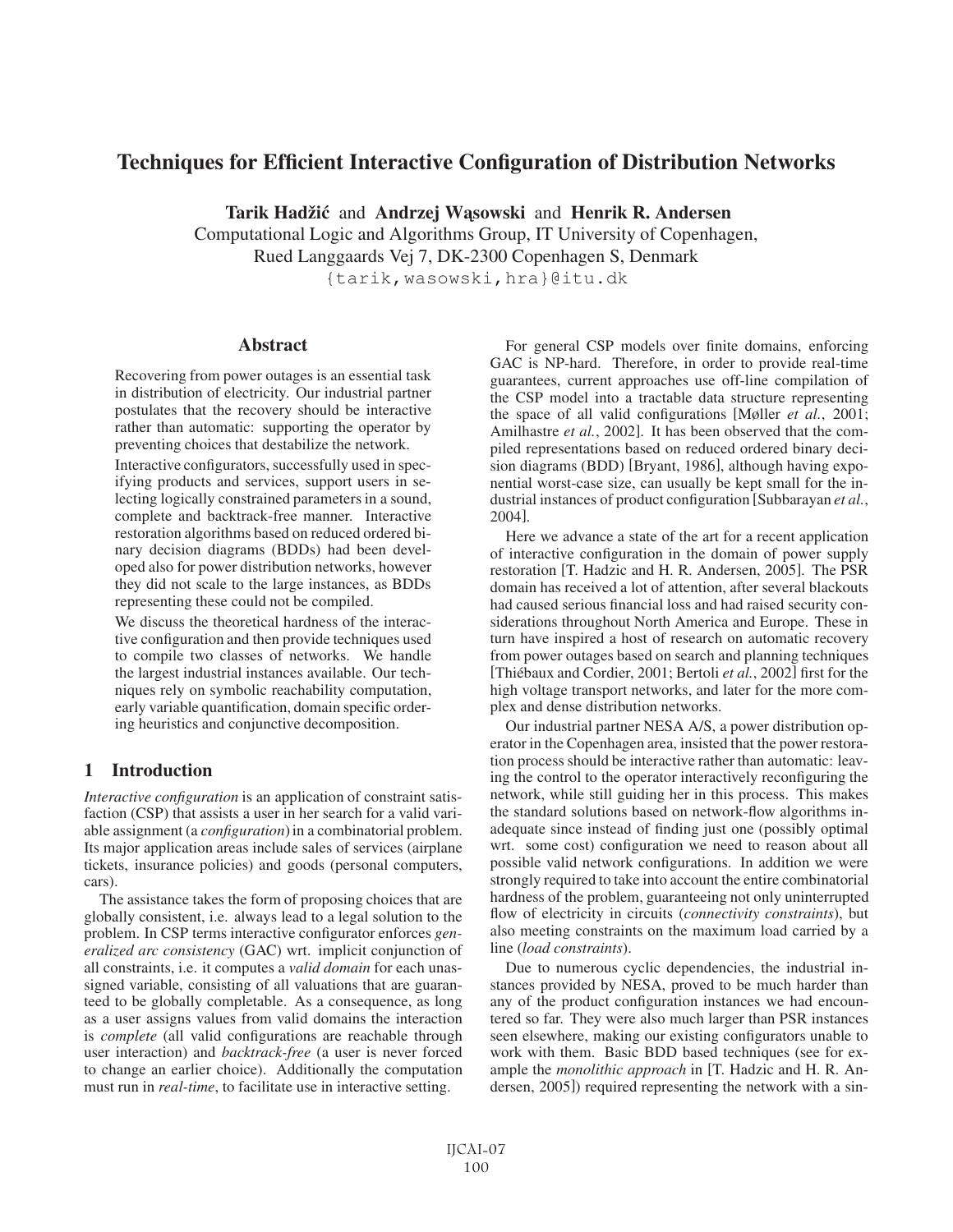gle BDD. We investigated a number of techniques to increase the size of the network that can be compiled. In this paper we present the most successful of these. We describe improvements in the PSR models achieved by reducing the number of network elements represented in a BDD, and use of PSR specific variable orderings. We also introduce an alternative way to compile BDDs representing connectivity constraints only—an important subclass of the problem, widely used in other PSR research. Finally, we describe our decomposition approach that allows us to scale to the largest instance in our collection (3 power sources, 119 consumer sinks, 146 line segments, see Figure 2). We believe that this is the largest network that can be handled in a backtrack-free and complete manner, under given time requirements so far. Our instances are publicly available at http://www.itu.dk/~tarik/psr.

Related work BDDs have been successfully applied in product configuration [Subbarayan *et al.*, 2004]. However, the network topology of PSR is much harder for BDDs to represent (standard compilation techniques experience size explosion of BDDs even for smaller instances). Interaction over decomposed set of BDDs has been explored before. In [Meer *et al.*, 2006] the authors provide strong guarantees for interaction over acyclic network of BDDs that can be dynamically extended by unlimited number of new BDDs. In contrast, we do not provide support for dynamic structures of unbounded size, but we handle cyclic dependencies.

The PSR problem has been investigated in the context of automated planing. However, the instances presented were relatively small [Thiébaux and Cordier, 2001] and disregarded the combinatorial hardness of the problem caused by the load constraints. Recently it has been shown that the PSR planning problem is easy when these constraints are ignored [Helmert, 2006]. We show that the interactive configuration of PSR, as postulated by NESA, is NP-hard under load constraints and polynomial when these constraints are ignored.

Our work is likely to be of interest for other applications exploiting BDD representations of networks such as automatic reconfiguration [T. Hadzic and H. R. Andersen, 2005], automated planning [Jensen *et al.*, 2004] and reliability analysis [Dutuit *et al.*, 1997]. The techniques should perform well also for other kinds of networks (eg. distributing water, natural gas, sewage, or for telecommunication networks).

We proceed as follows. Section 2 describes the problem defining load networks and connectivity networks, their complexity properties and the basics of our models. Section 3 discusses techniques supporting compilation of load networks up to the medium size instances. Section 4 describes techniques for compiling connectivity networks up to the largest instances available, while Section 5 brings a decomposition approach that allows interactive configuration of the largest available instances of load networks. Experimental evaluation is discussed throughout sections 3–5. We summarize and conclude in Section 6.

## 2 PSR Configuration Problems

We view a power network as a directed graph  $G(V, E)$ , where vertices represent power *sources* P (supplying electrical cur-



Figure 1: Lines  $e_1, e_2, e_3, e_4$  incident with sink v. For simplicity arrows denote the direction of flow, not the edge directions. Only one of the lines can lead the power into  $v$  (connectivity rules),  $e_2$  here. If  $v$  is on then according to Kirchhoff's law:  $l_{e_2} = |v| + l_{e_1} + l_{e_3} + l_{e_4}$ 

rent) and *sinks* S (consuming it):  $P \subseteq V$ ,  $S = V \backslash P$ . In reality sinks are transformer stations that transmit electricity to final consumers. Each edge  $e = (v_1, v_2) \in V \times V$ , represents a power *line* capable of transporting current between  $v_1$  and  $v_2$ , in any direction. The state of e is *forward* if e is transmitting a non-zero current from  $v_1$  to  $v_2$ , and *backward* when transmitting from  $v_2$  to  $v_1$ . Otherwise the state is *off*. We denote the current load on e as  $l_e \geq 0$ . When e is off then  $l_e = 0$ .

A sink v consumes up to |v| units of power. A sink can be *on* iff it is connected to a line in the forward or backward state that provides at least  $|v|$  units of current. Otherwise a sink is *off*. A sink can be off even when connected to a powered line. In such case current flows through it without any loss.

The following *connectivity constraints* must always hold:

- No short circuits: undirected cycles with sources but without active sinks (resistance) are forbidden.
- No self feeding cycles: undirected cycles that have no active sinks and no sources are forbidden.
- No sink is powered from more than one power line.

Most of the distribution network instances that we have seen in the PSR research enforce only the above connectivity rules, effectively ignoring the relation between the consumption of sinks and the capacity of lines. This means that a sink can be switched *on* based only on whether it can be connected to a powered line. We call these special subclass of the networks the *Connectivity Distribution Networks*. They are important to study in themselves, as being the basis for most of the PSR research they can serve as a reference in comparisons. However, our industrial partner also requires the following *load distribution constraints* to hold:

- Kirchhoff's laws for load distribution must be preserved as illustrated in Figure 1.
- For each line  $e$  its current load  $l_e$  must not exceed a constant maximum capacity lel:  $l_e \leq |e|$ .

In case of a line failure, an operator should be supported to interactively configure the affected part of the network. The advantage of interactive instead of automatic recovery lies in the fact that since a lot of information about the network cannot be encoded in CSP models, an operator is likely to make more qualified decisions about how to reconfigure than an automatic system. [T. Hadzic and H. R. Andersen, 2005] describe this interactive reconfiguration process in detail.

The operator interactively decides which power lines to use, and which to keep *off*. The broken lines are forced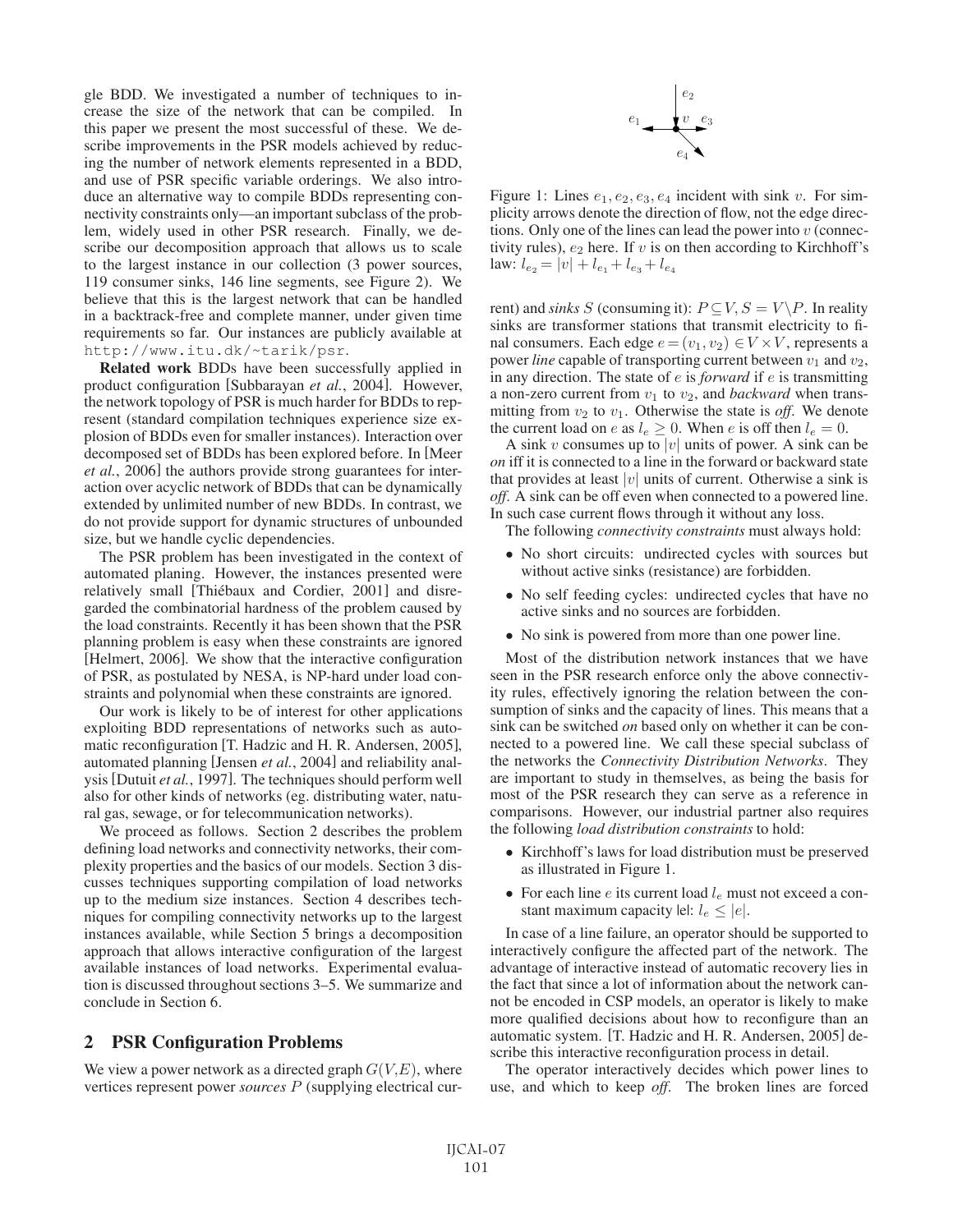to be *off*, and some important sinks (hospitals, etc) should be always *on*. In each interaction step, after fixing a line or a sink, the operator gets valid domains for remaining network elements. We distinguish the problem of computing CONNECTIVITY-VALID-DOMAINS from LOAD-VALID-DOMAINS, depending on which of the two kinds of distribution networks we are working with.

Problem (CONNECTIVITY-VALID-DOMAINS). *For a set of lines*  $E_{\text{off}} \subseteq E$  *required to be off and the set of sinks*  $S_{\text{on}} \subseteq S$ *required to be on decide for each line*  $e \in E \backslash E_{off}$  *whether it is possible to power all sinks in*  $S_{\text{on}}$  *only using lines in*  $E \setminus (E_{\text{off}} \cup$ { $e$ }*), and for each sink*  $v \in S \setminus S_{on}$  *whether the set*  $S_{on} \cup \{v\}$ *can be powered only using lines in* E\E*off, while connectivity constraints are satisfied.*

#### Theorem 1. CONNECTIVITY-VALID-DOMAINS *is easy.*

*Proof sketch.* The following algorithm checks in  $O(mn)$ time if a given selection of  $E_{\text{off}}$  and  $S_{\text{on}}$  can be satisfied (*m* is the number of lines and  $n$  is the number of sinks):

CONNECTIVITY-SAT $(G, E_{\text{off}}, S_{\text{on}})$ 

$$
1 \quad G' \leftarrow G(V, E \backslash E_{\text{off}}), S_{\text{on}}' \leftarrow \emptyset
$$

2 for each power source  $p$  in  $P$ 

- 3 **do** DFS traversal of nodes in  $G'$  reachable from p
- 4 Add to  $S'_{\text{on}}$  all visited nodes

5 return 
$$
(S_{\text{on}} \subseteq S_{\text{on}}^{\prime})
$$

It suffices to call CONNECTIVITY-SAT  $|E \setminus E_{\text{off}}| + |S \setminus S_{\text{on}}|$ times to verify if any of the remaining lines can be forced off, or if any of the remaining sinks can be forced on.  $\Box$ 

Similar models of *connectivity* networks are used as benchmarks for planing under uncertainty [Thiébaux and Cordier, 2001]. A complexity analysis of [Helmert, 2006] indicates that these networks are easy also for planning algorithms.

Problem (LOAD-VALID-DOMAINS). *Given a set of lines*  $E_{\text{off}} \subseteq E$  *required to be off and the set of sinks*  $S_{\text{on}} \subseteq S$  *required to be on decide for each line*  $e \in E \setminus E_{off}$  *whether it is possible to power all sinks in* S*on only using lines in*  $E \setminus (E_{off} \cup \{e\})$ , and for each sink  $v \in S \setminus S_{on}$  whether the *set*  $S_{on} \tilde{\cup} \{v\}$  *can be powered only using lines in*  $E \backslash E_{off}$ *, while both the connectivity and load constraints are satisfied.*

Let us now formulate an auxiliary problem:

Problem (SET-SUM-PARTITION). *Given a finite set* S *of positive integers and two integer constants*  $c_1$  *and*  $c_2$  *such* that  $\sum_{s \in S} s \leq c_1+c_2$  *decide whether there exist subsets*  $S_1$ and  $S_2$  such that  $S=S_1\!\uplus\!S_2$  and for  $i\!=\!1,2. \sum_{s\in S_i} s\leq C_i.$ 

The above problem is NP-hard [T. Hadzic and H. R. Andersen, 2006], which can be shown by a straightforward reduction from SUBSET-SUM [Garey and Johnson, 1979, p.223].

Theorem 2. LOAD-VALID-DOMAINS *involves solving NPhard problems.*

*Proof sketch.* We show that decision problems contained in LOAD-VALID-DOMAINS are NP-hard, by reduction from SET-SUM-PARTITION. For an instance  $S$ ,  $c_1$ ,  $c_2$  create a network as follows: for each  $k \in S$  create a sink  $v_k$  with consumption  $|v_k| = k$ . Add one source p connected to new dummy sinks  $s_1, s_2, s_3$  such that  $|s_1| = |s_2| = |s_3| = 1$ . Let  $|e(p, s_1)| = c_1$ ,  $|e(p, s_2)| = c_2$  and  $|e(p, s_3)| = 1$ . For each sink  $v_k$  add lines  $e(s_1, v_k)$  and  $e(s_2, v_k)$  with capacity  $\max(c_1, c_2)$ . Notice that due to connectivity constraints, in any legal configuration each  $v_i$  sink can be powered from a line coming from either  $s_1$  or  $s_2$ , but never from both. Consider solving LOAD-VALID-DOMAINS on the created graph with  $E_{\text{off}} = \emptyset$  and  $V_{\text{on}} = \{v_k | k \in S\}$ . This requires deciding whether  $s_3$  can be on, while the other constraints are satisfied. If it cannot, then there is no suitable partition of  $S$ . If it can then the answer to the original problem is yes (to obtain a witness put into  $S_1$  all  $k \in S$  such that  $v_k$  is powered via  $s_1$ and into  $S_2$  all k powered via  $s_2$ ). П

Since the cost of computing valid domains for spaces represented in BDDs is given by a polynomial parameterized by the BDD size [T. Hadzic *et al.*, 2006], Thm. 2 implies that there exist instances of load networks with exponentially large BDD representations, regardless of the variable ordering. Additionally the two complexity results above may be perceived as indications (not proofs!) how hard it is to represent the respective problems using BDDs. Indeed we will soon experience that it is relatively easier to construct representations for connectivity networks than for load networks.

We have built models of NESA's instances using a customized version of a BDD-based configuration library CLab [Jensen, online]. NESA require to model their network as a *load distribution network*. The part of the network under consideration contains lines of maximum current capacity of 260 A, and transformer stations of size 400 KVA which corresponds to current consumption of about 22 A for each transformer. This means that a power line with maximum current intensity can feed at most 13 sinks. This allows us to discretize the domain of current load from [0, 260] to  $\{0, 1, \ldots 13\}$ , assuming that each transformer station consumes one unit of current. It suffices to enforce Kirchoff's distribution laws over these discrete domains to achieve a close and sound approximation of network models with continuous current values: for every configuration satisfying our discrete model there is a range of continuous valuations satisfying the real-valued model.

For each vertex  $v \in V$  we have a variable  $v_{\text{pow}} \in$ {on, off} indicating whether it consumes (produces) current or whether it is idle. For each line  $e \in E$  we introduce a variable indicating the direction of the current flow  $e_{\text{dir}} \in$ {off, backward, forward}, and a variable modelling the load  $l_e \in \{0, 1, \ldots 13\}$ . Kirchoff's laws are modelled using finite arithmetic constraints implicitly expanded by CLab into boolean formulæ.

#### 3 Compilation Techniques for Load Networks

The theoretical intuition that BDDs representing load networks are hard to construct, has been confirmed in practice for our instances. Structural properties of these instances are reported in Table 1 (the instances have been created by Henney, Bak, Jensen and Sonne [T. Bak and S. Henney, 2004; Lars Sonne and Rene Jensen, 2005] in collaboration with NESA). The first column in the table shows names of the instances. The subsequent three columns list the numbers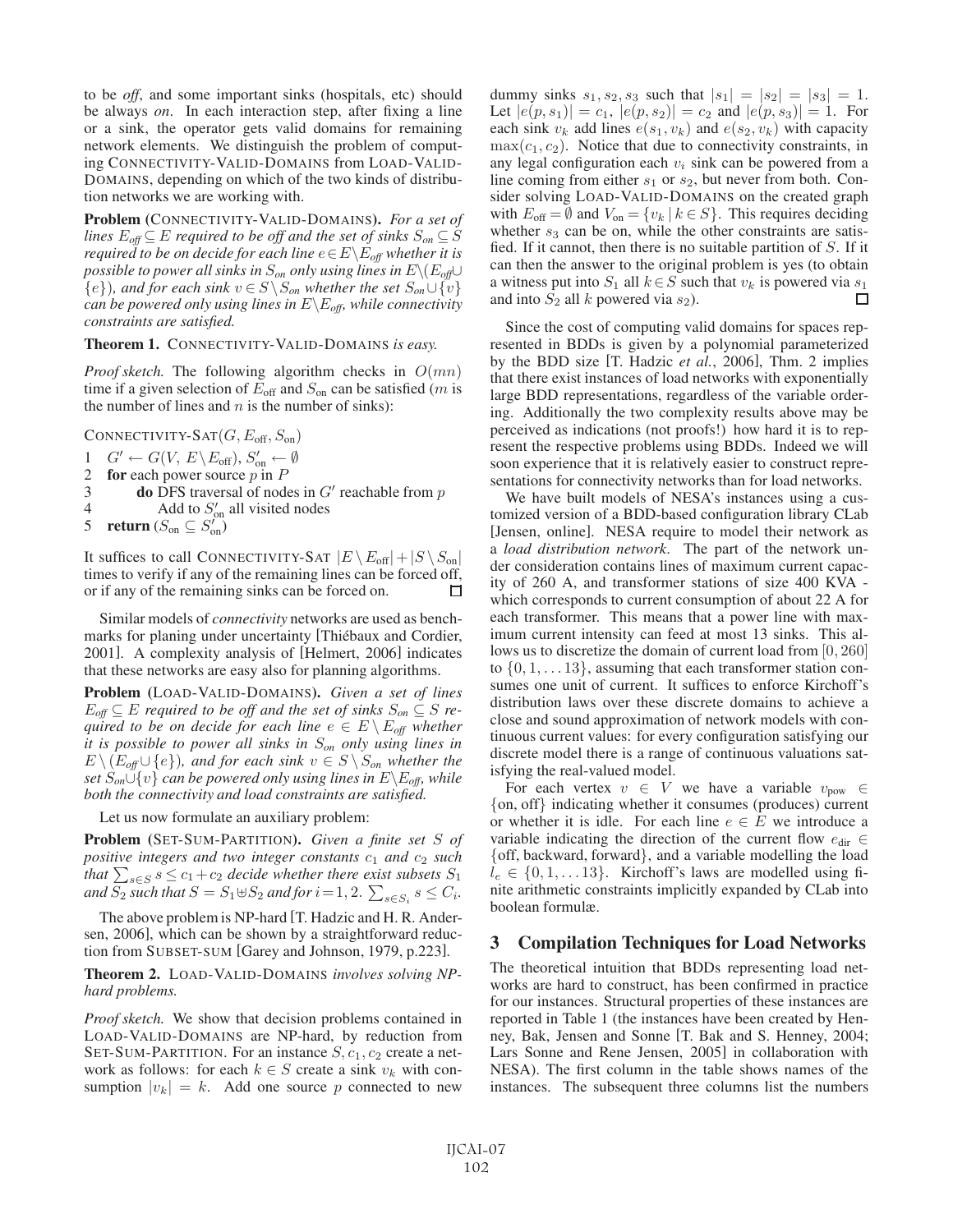

Figure 2: *Complex*: the largest instance.

of lines, sinks and power sources respectively. The size of resulting BDD is indicated in the fifth column. Even the medium sized instances lead to enormous BDDs, and the largest ones cannot be compiled.

The largest instance, *Complex*, has been set by NESA as a goal for the first stage of our collaboration. We were focused on scaling our techniques to be able to handle it. Figure 2 shows the topology of this instance. We believe that *Complex* is the largest real-world instance publicly available.

We have begun with an observation that for an operator configuring the network, the information about loads is not necessary, as long as the load constraints are guaranteed to be met. It suffices to just represent the *on/off* state of sinks and lines. The BDD can be decreased by projecting only on relevant non-load variables. Any satisfying configuration of these variables in the projected BDD can be extended to a configuration including loads in the original BDD.

To benefit from the projection already *during* compilation we use *early variable quantification* [Meinel and Theobald, 1998, p. 195]. CLab compiles models by compiling the constraints separately and then conjoining the results. Early variable quantification allows to quantify out variables at intermediate steps of the long conjunction. As soon as a load variable is not appearing in constraints remaining to be conjoined, it can be existentially quantified. The technique keeps the intermediary BDDs smaller, making it easier to reach the final result (it is known that the final BDD is often much smaller than the biggest intermediate BDDs in a long conjunction).

Table 1: Benchmark properties.

| instance    | $#$ of | $#$ of | $#$ of         | simple   | quantified |
|-------------|--------|--------|----------------|----------|------------|
| name        | lines  | sinks  | sources        | size(kb) | size (kb)  |
| Std-diagram | 13     |        | $\mathfrak{D}$ | 215      | 7.3        |
| $1-6+22-32$ | 21     | 17     | $\overline{2}$ | 455      | 31.6       |
| Complex-P2  | 24     | 18     |                | 3 2 8 2  | 252        |
| Complex-P3  | 28     | 19     |                | 61 240   | 418        |
| $1 - 32$    | 38     | 32     | 2              | 448 360  | 4 1 5 4    |
| Large       | 66     | 56     | $\mathfrak{D}$ |          |            |
| Complex     | 146    | 119    |                |          |            |

Despite employing several quantification scheduling heuristics, we were unable to compile *Large* and *Complex* (see the last column in Table 1). Nevertheless we have observed much smaller intermediary BDDs, hinting that this technique may be helpful in combination with other improvements. More importantly we have observed a drastic decrease of the final BDD sizes (due to projection). Such a big decrease is not surprising in fact, given that more than half of all Boolean variables in the model were only encoding loads.

It is well known that the size of BDD representations of logical rules strongly depends on the *variable ordering*. The orderings for BDDs in Table 1 were created using a general purpose *Fan-In* heuristic [Meinel and Theobald, 1998, p.146– 147] that operates directly on logical rules. Since our model follows the network topology we decided to apply heuristics operating directly on the graph structure instead. We recognized a direct relationship between the topological distance of network elements (sinks, lines) and the logical interdependencies between the variables encoding them. Because of that we place each vertex variable  $v_{\text{pow}}$  in proximity to variables  $e_{\text{dir}}$ ,  $l_e$  for all the lines incident to v that were not already placed with another vertex. Then, in order to place vertex groups with respect to each other, we search for an optimal *linear layout* of the input graph  $G(V, E)$  [Diaz *et al.*, 2002] using the *Minimum Linear Arrangement* (MINLA) measure as the objective cost. Other measures might be well suited, too.

After constructing and applying this ordering we observed a significant improvement in the size of the generated BDDs. We finally managed to compile *Large* to: 8 483kb (1 811kb after quantifying out loads). Nevertheless, the combination of these two techniques still does not suffice to reach our milestone: interactive configuration of *Complex*.

## 4 Techniques for Connectivity Networks

We should now present a compilation technique for *Connectivity Distribution Networks*. We have shown in Section 2 that there exists a truly polynomial algorithm for CONNECTIVITY-VALID-DOMAINS not using BDDs. Still, the BDDs for connectivity networks are interesting in themselves. Besides being useful for comparison with other PSR research, they can be used for cost bounded interactive configuration [Hadzic and Andersen, 2006], where an operator can interactively prune valid domains based on some notion of cost. For example, an operator could limit the maximum number of not-powered sinks, or if there is a cost assigned to changing the status of each network line, then the operator could limit the total cost of introduced changes.

After experiencing very large intermediate BDDs when conjoining connectivity constraints in regular fashion we have developed an alternative way to compile connectivity networks. We remodelled the problem as a *transition system*, such that its reachable state space equals the set of all legal configurations. The construction is rather simple: in the initial state all sinks are *off*, and every transition step only powers lines and sinks in ways that do not violate connectivity constraints (lines cannot close cycles, powered sinks/lines should be connected to powered lines). We compute the state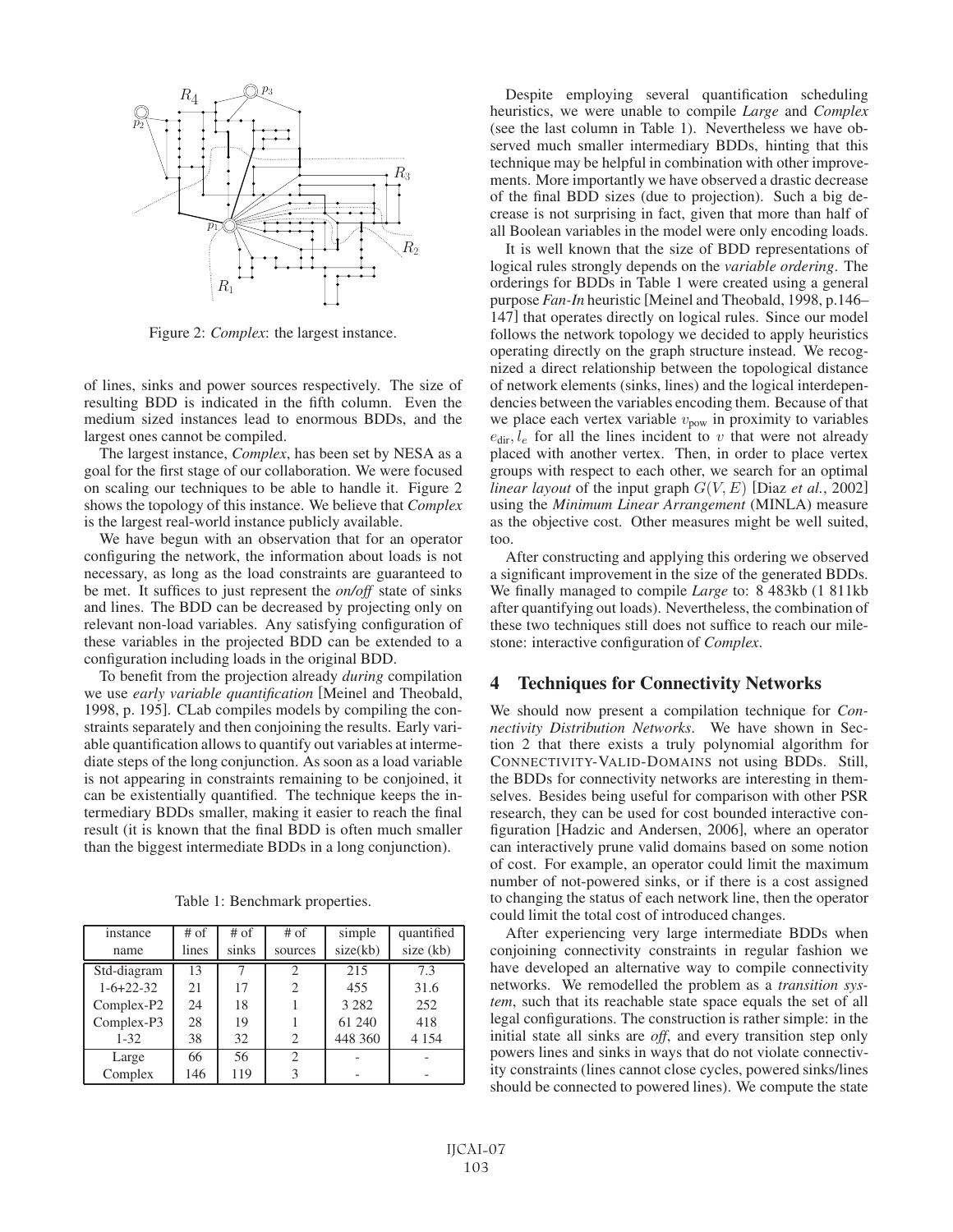space by using the regular algorithm, which applies the transition relation transitively to the initial state until a fixpoint is reached [Meinel and Theobald, 1998, p.185].

We have created the instances of connectivity networks from the instances of Section 3 by imposing connectivity constraints instead of load constraints and maintaining the topology. We have experienced much smaller intermediate BDDs than when using the regular compilation scheme of CLab. Also we were able to compile BDDs for all the instances, including *Large* (52.5 KB or approx. 2 191 nodes) and *Complex* (1961 KB and 83 572 nodes).

### 5 Decomposition for Load Networks

We have tried a range of other techniques to scale up to our biggest instance and only the *conjunctive decomposition* was successful. It is strongly related to [Meer *et al.*, 2006]. We divide the graph  $G(V, E)$  into overlapping components  $G_1(V_1, E_1), \ldots, G_n(V_n, E_n), V_i \subseteq V, E_i \subseteq E$  such that every vertex belongs to exactly one component and each edge belongs to at least one and at most two components. Cross component edges belong to two components:  $\forall e(v_1, v_2) \ldots$  $V_i \wedge v_2 \in V_j \wedge i \neq j \Rightarrow e \in E_i \cap E_j$ . Remaining edges belong to single components. The sink consumption, and load capacities of lines are naturally inherited from the global problem. We refer to the shared lines between regions as *interfaces*:  $I_{ij} = E_i \bigcap E_j.$ 

We compile a BDD  $\phi_i$  for each component  $G_i$  separately. Since our modelling closely follows the network topology, only minor modifications are needed to generate the logical rules representing the subnetworks (in particular the load levels and directions on interface lines should not be quantified).

Computing valid domains for conjunctive partitions is NPhard in general, even if represented by BDDs. However, valid-domains can be calculated in the time polynomial in the sum of the sizes of components, if all the component BDDs  $\phi_i$  are *globally consistent* [Dechter, 2003, p. 67], i.e. if for each component  $i = 1...n$  and for every satisfiable assignment  $\sigma_i$  to  $\phi_i$  there exist a satisfiable assignment  $\sigma$ to  $\phi = \phi_1 \wedge \cdots \wedge \phi_n$  which is an extension of  $\sigma_i$  (for acyclic decompositions this reduces to *arc consistency*). The computation of valid domains over the globally consistent space  $\phi$  reduces to standard BDD-based computation over each subnetwork separately: LOAD-VALID-DOMAINS $(\phi) =$  $\bigcup_{i=1}^n$  LOAD-VALID-DOMAINS( $\phi_i$ ), giving an algorithm of cost polynomial in the size of the component BDDs.

So once a conjunctive decomposition is constructed the main problem lies in maintaining global consistency of the network throughout the configuration process. One successful way to do [Meer *et al.*, 2006]. The authors observe that the growth of BDDs at runtime can be exponential in the size of the interface sets  $I_{ij}$ , making it essential to find a partitioning with small interfaces. Observe that the use of conjunctive decomposition sacrifices the polynomial response time guarantees of the previous sections. The sizes of the BDDs created during interaction may be exponential, but only exponential in a small number (the interface size). The experiments show that the worst-case time complexity does not appear in practice.



Figure 3: Decomposing *Complex* to regions  $R_1$ ,  $R_2$ ,  $R_3$ ,  $R_4$ 

After a user assigns  $x \leftarrow v$ , the solution space  $\phi_i$  to which x belongs is restricted by assigning  $\phi_i \leftarrow \phi_i \land x = v$ . This may make some of the neighboring components allow inconsistent assignments. Therefore a synchronization step is needed, where a global consistency is restored. The new solution space of  $\phi_i$  is projected on all of its neighboring interfaces  $I_{ij}$  (( $\phi_i \wedge x = v$ )  $\downarrow I_{ij}$ ) and sent towards the respective neighbors  $\phi_i$ . Then the neighbors propagate the information recursively until a fixpoint is reached. The main algorithm, stripped of technicalities, is presented below (assume that the node *i* has already been restricted by  $x = v$ :

RESTORE-CONSISTENCY $(i, \phi_1, \ldots, \phi_n)$ 

| $1 \quad S \leftarrow \{i\}$          |
|---------------------------------------|
| $\gamma$ while $\alpha$ is not small. |
|                                       |

|   | while $S$ is not empty                                       |
|---|--------------------------------------------------------------|
| 3 | <b>do</b> remove some element <i>n</i> from $S$              |
| 4 | for each interface $I_{nm}$ incident with component n        |
| 5 | <b>do</b> $\phi'_m \leftarrow \phi_m$                        |
| 6 | $\phi_m \leftarrow (\phi_n \downarrow I_{nm}) \wedge \phi_m$ |
|   | if $\phi'_m \neq \phi_m$ then add m to S                     |
|   |                                                              |

We have partitioned *Complex* into four geographical components  $R_1 - R_4$  as shown in Figures 2–3. Each region shares with its neighbors line variables  $l_e$ ,  $e_{dir}$  from the interface sets  $I_{ij}$ . The interface sizes are 12, 18 and 30 bits in this example. The BDDs for each of the components are built separately, using the techniques described in previous sections. The variable ordering is optimized for each of the modules separately, using the MINLA heuristic. This means that on top of the projections, we also need to perform renamings when restoring the consistency. In return we benefit from being able to optimize each ordering separately. The sizes of the component BDDs are 403 138 nodes (9 769kb) for  $R_1$ , 169 585 (4 497kb) for  $R_2$ , 136 636 (3 578kb) for  $R_3$ , and 126 976 nodes (3 240kb) for  $R_4$ . These BDDs could be made smaller in an industrial quality implementation by introducing more components. Still, the numbers were satisfactory for our "proof of concept" implementation.

The computation of valid domains for *Complex* lasts less than 0.5s (using a state of the art implementation from CLab). The restoration of global consistency takes less than 3s. using our crude implementation. Because the structure is so simple, the restoration never requires more than four conjunctions, but our simplistic implementation often does twice as many. The experiments have been carried on a 3.2Ghz PC. The times decrease dramatically if the network is nearly configured, which is the case in most of the realistic situations.

## 6 Conclusions and Future Work

We have discussed a range of techniques for interactive configuration of power distribution networks. We have shown that the interactive configuration over *Connectivity Distribution Networks* is easy, while our more realistic model of *Load Distribution Networks* makes interaction NP-hard.